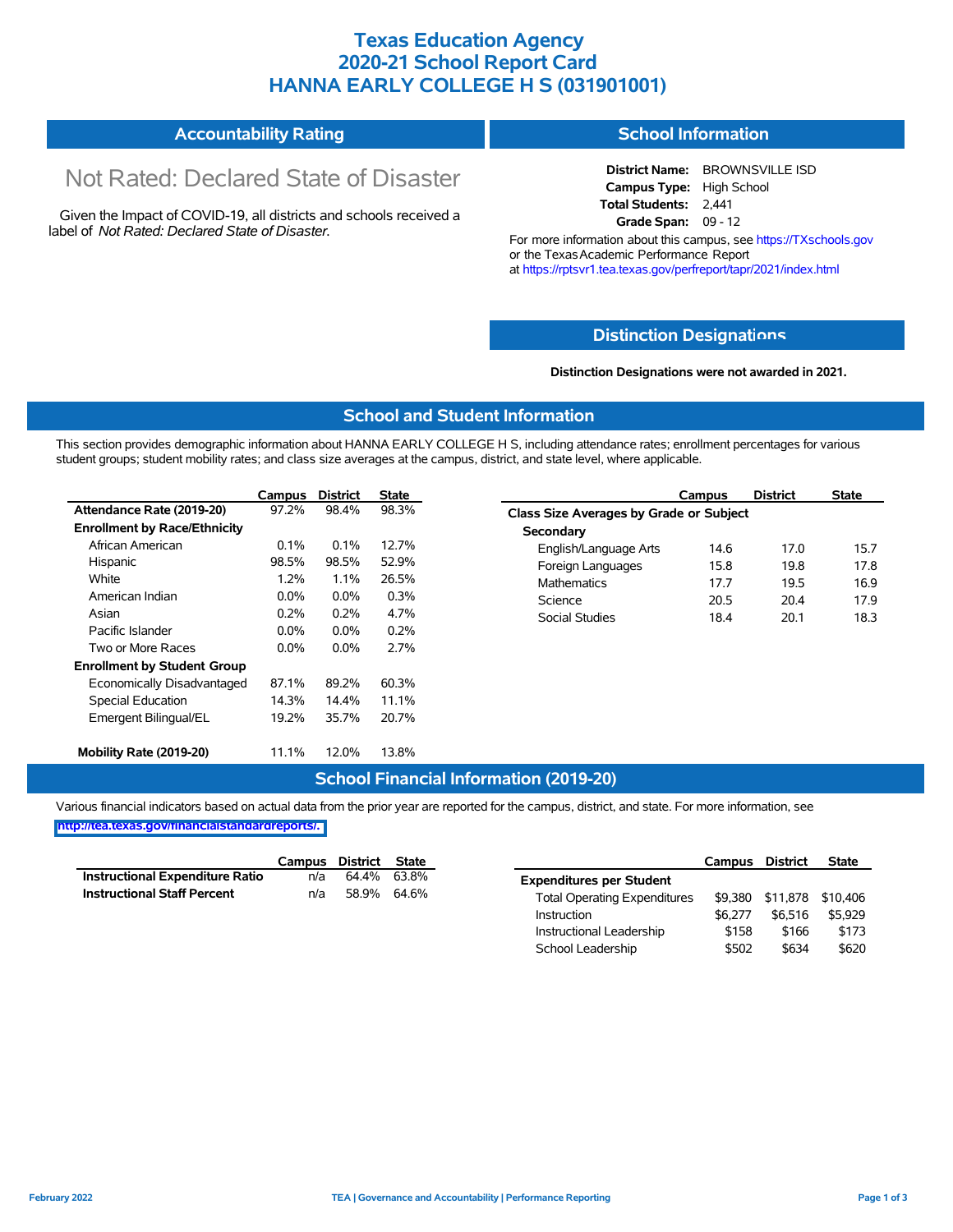### **Texas Education Agency 2020-21 School Report Card**

#### **STAAR Outcomes**

This section provides STAAR performance and outcomes. **Please note that due to the cancellation of spring 2020 STAAR administration due to the COVID-19 pandemic, 2019 results are shown.**

|                                                                                |      |       |                 |        |                   |      |       |                          |                |                 | Two                      |               |
|--------------------------------------------------------------------------------|------|-------|-----------------|--------|-------------------|------|-------|--------------------------|----------------|-----------------|--------------------------|---------------|
|                                                                                |      |       |                 |        |                   |      |       |                          |                |                 | or                       |               |
|                                                                                |      |       |                 |        | African           |      |       | American                 |                | Pacific         | More                     | Econ          |
|                                                                                |      | State | <b>District</b> | Campus | American Hispanic |      | White | Indian                   | Asian          | <b>Islander</b> | Races                    | <b>Disadv</b> |
| STAAR Performance Rates at Approaches Grade Level or Above (All Grades Tested) |      |       |                 |        |                   |      |       |                          |                |                 |                          |               |
| All Subjects                                                                   | 2021 | 67%   | 59%             | 75%    | $\ast$            | 75%  | 64%   | $\overline{a}$           | 100%           | $\ast$          |                          | 73%           |
|                                                                                | 2019 | 78%   | 81%             | 82%    | $\ast$            | 82%  | 97%   | $\overline{a}$           | 100%<br>$\ast$ |                 |                          | 81%           |
| ELA/Reading                                                                    | 2021 | 68%   | 63%             | 70%    |                   | 71%  | 50%   | $\overline{a}$           |                |                 | $\overline{a}$           | 68%           |
|                                                                                | 2019 | 75%   | 76%             | 71%    | $\ast$            | 70%  | 100%  |                          | $\ast$         | $\ast$          | $\overline{a}$           | 68%           |
| <b>Mathematics</b>                                                             | 2021 | 66%   | 51%             | 63%    | L,                | 63%  | 80%   |                          |                |                 | $\blacksquare$           | 61%           |
|                                                                                | 2019 | 82%   | 86%             | 90%    | *                 | 90%  | 100%  |                          |                |                 | $\overline{a}$           | 90%           |
| Science                                                                        | 2021 | 71%   | 62%             | 80%    | $\ast$            | 80%  | 86%   |                          | $\ast$         |                 | $\blacksquare$           | 79%           |
|                                                                                | 2019 | 81%   | 84%             | 89%    | $\blacksquare$    | 89%  | 88%   | $\overline{a}$           | $\ast$         |                 | $\bar{\phantom{a}}$      | 88%           |
| <b>Social Studies</b>                                                          | 2021 | 73%   | 68%             | 88%    | $\ast$            | 89%  | 57%   |                          | $\ast$         |                 | $\overline{a}$           | 87%           |
|                                                                                | 2019 | 81%   | 83%             | 98%    | $\ast$            | 98%  | 100%  |                          | $\ast$         | $\ast$          |                          | 97%           |
| STAAR Performance Rates at Meets Grade Level or Above (All Grades Tested)      |      |       |                 |        |                   |      |       |                          |                |                 |                          |               |
| All Subjects                                                                   | 2021 | 41%   | 31%             | 50%    |                   | 50%  | 39%   | $\overline{a}$           | 100%           |                 |                          | 47%           |
|                                                                                | 2019 | 50%   | 52%             | 63%    | $\ast$            | 63%  | 64%   | $\overline{a}$           | 88%            | $\ast$          |                          | 60%           |
| ELA/Reading                                                                    | 2021 | 45%   | 38%             | 53%    | $\ast$            | 53%  | 43%   |                          | $\ast$         |                 | $\frac{1}{2}$            | 50%           |
|                                                                                | 2019 | 48%   | 47%             | 52%    | $\ast$            | 52%  | 45%   |                          | $\ast$         | *               | $\overline{a}$           | 49%           |
| Mathematics                                                                    | 2021 | 37%   | 21%             | 24%    | L,                | 24%  | 0%    |                          |                |                 | $\frac{1}{2}$            | 23%           |
|                                                                                | 2019 | 52%   | 57%             | 74%    | *                 | 74%  | 80%   |                          |                |                 | $\overline{a}$           | 74%           |
| Science                                                                        | 2021 | 44%   | 31%             | 45%    | $\ast$            | 45%  | 57%   |                          | $\ast$         |                 | $\overline{a}$           | 43%           |
|                                                                                | 2019 | 54%   | 55%             | 64%    | $\overline{a}$    | 64%  | 50%   | $\overline{\phantom{a}}$ | $\ast$         |                 | $\bar{\phantom{a}}$      | 61%           |
| <b>Social Studies</b>                                                          | 2021 | 49%   | 44%             | 65%    | *                 | 65%  | 43%   | $\overline{\phantom{a}}$ | $\ast$         |                 | $\overline{a}$           | 60%           |
|                                                                                | 2019 | 55%   | 54%             | 81%    | $\ast$            | 80%  | 89%   |                          | $\ast$         | $\ast$          |                          | 79%           |
| STAAR Performance Rates at Masters Grade Level (All Grades Tested)             |      |       |                 |        |                   |      |       |                          |                |                 |                          |               |
| All Subjects                                                                   | 2021 | 18%   | 11%             | 16%    | *                 | 16%  | 6%    | L,                       | 80%            | ٠               | $\overline{a}$           | 14%           |
|                                                                                | 2019 | 24%   | 23%             | 26%    | $\ast$            | 26%  | 39%   |                          | 50%            | $\ast$          | $\overline{a}$           | 24%           |
| ELA/Reading                                                                    | 2021 | 18%   | 12%             | 11%    | $\ast$            | 11%  | 7%    |                          | $\ast$         |                 | $\frac{1}{2}$            | 10%           |
|                                                                                | 2019 | 21%   | 18%             | 12%    | $\ast$            | 12%  | 18%   | ٠                        | $\ast$         | $\ast$          | $\overline{a}$           | 11%           |
| Mathematics                                                                    | 2021 | 18%   | 7%              | 8%     |                   | 8%   | 0%    |                          |                |                 | $\overline{\phantom{a}}$ | $8\%$         |
|                                                                                | 2019 | 26%   | 31%             | 51%    | $\ast$            | 50%  | 60%   |                          |                |                 | $\overline{a}$           | 48%           |
| Science                                                                        | 2021 | 20%   | 10%             | 13%    | $\ast$            | 12%  | 14%   |                          | $\ast$         |                 | $\overline{\phantom{a}}$ | 11%           |
|                                                                                | 2019 | 25%   | 21%             | 24%    | $\blacksquare$    | 24%  | 25%   | $\overline{\phantom{a}}$ | $\ast$         |                 | $\overline{a}$           | 22%           |
| Social Studies                                                                 | 2021 | 29%   | 21%             | 32%    | $\ast$            | 33%  | 0%    |                          | $\ast$         |                 | $\overline{a}$           | 28%           |
|                                                                                | 2019 | 33%   | 29%             | 47%    | $\ast$            | 46%  | 67%   |                          | $\ast$         | $\ast$          |                          | 44%           |
| <b>STAAR Assessment Participation (All Grades Tested)</b>                      |      |       |                 |        |                   |      |       |                          |                |                 |                          |               |
| All Subjects                                                                   | 2021 | 88%   | 71%             | 85%    | 83%               | 85%  | 90%   | L,                       | 100%           |                 | $\overline{a}$           | 85%           |
|                                                                                | 2019 | 99%   | 100%            | 100%   | *                 | 100% | 100%  | $\overline{a}$           | 100%           | $\ast$          | $\ast$                   | 99%           |
| ELA/Reading                                                                    | 2021 | 89%   | 76%             | 87%    | *                 | 87%  | 92%   |                          | $\ast$         |                 |                          | 86%           |
|                                                                                | 2019 | 99%   | 100%            | 99%    | $\ast$            | 100% | 100%  |                          | $\ast$         | $\ast$          | $\ast$                   | 99%           |
| <b>Mathematics</b>                                                             | 2021 | 88%   | 67%             | 73%    |                   | 72%  | 86%   |                          |                |                 |                          | 73%           |
|                                                                                | 2019 | 100%  | 100%            | 100%   | $\ast$            | 100% | 100%  |                          |                |                 |                          | 99%           |
|                                                                                |      |       |                 |        |                   |      |       |                          |                |                 |                          |               |

 **- Indicates there are no students in the group. \* Indicates results are masked due to small numbers to protect student confidentiality.**

**n/a Indicates data reporting is not applicable for this group.**